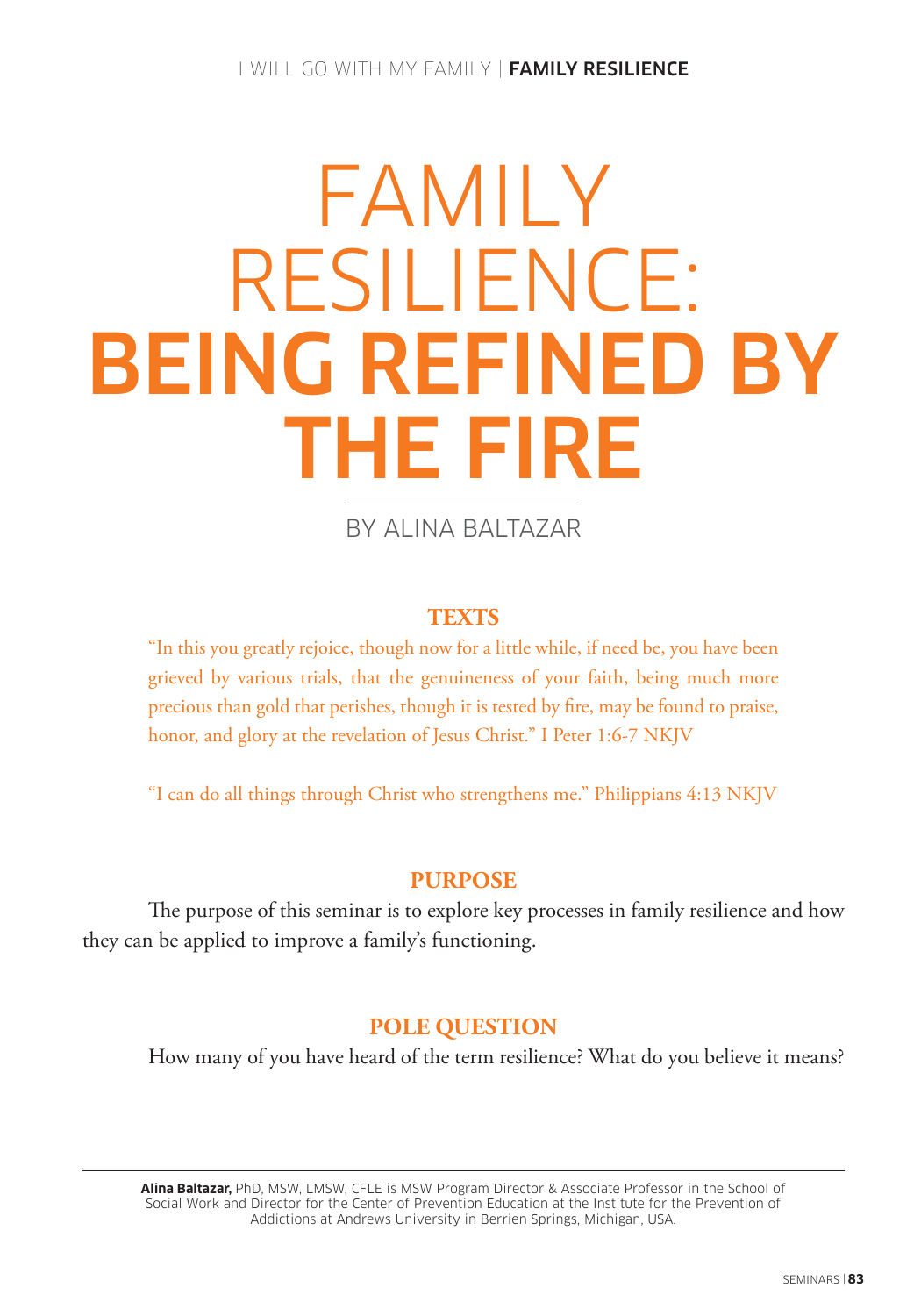## **INTRODUCTION**

These days we are more aware than ever how the result of sin impacts us on individual, family, community, and world levels. You can live an exemplary life, following everything the Bible teaches, but still struggle with the results of sin, such as illness, natural and manmade disasters, unemployment, death, divorce, crime, war, and violence within your family or community. Though following God's commandments does decrease some of the world's pain, the devil loves nothing more than to cause harm to God's children.

Though the devil intends to hurt God by hurting us and turn us away from God's protection, God has the power to make something beautiful that can arise out of the ashes. This is where we get the phrase refined by the fire. Multiple Bible texts refer to the trouble's humans face in a sinful world. Though many ask, "How could a loving God allow bad things to happen," once you get to know God and the freedom He gives us, you better understand why even Christians will struggle. Like gold, our faith is refined by the struggles we experience if we allow it to make a positive change in our lives. In those struggles, we often must completely depend on the Lord to get us through by providing comfort, sending us support in various forms, or addressing the problem itself.

In the field of the social sciences, we call this post-traumatic growth. This is the psychological benefit that we can experience as a result of going through adversity that can help us rise to a higher level of functioning. There was a father who had recently lost his 6-year-old daughter in a terrible accident. As part of his grief, he realized he hadn't been a good husband or father. His daughter's death motivated him to be a better man and father to his remaining children. He admitted it probably wouldn't have happened if he hadn't lost his daughter. This is what God can do for us as a result of life's tragedies.

# **WHAT IS RESILIENCE?**

You may have observed that some individuals and families seem to not only survive but even thrive when faced with adversity. Researchers have made efforts to understand this phenomenon better. Some themes, however, have helped individuals and families be resilient even when dealing with multiple life struggles. This phenomenon has been called resilience, defined as "the ability to withstand and rebound from disruptive life challenges." (Walsh, 2003, p. 399)

Research has also identified limits to resilience. The more tragedies individuals and families face, the seriousness of the trauma, and the younger age that it occurs, the harder it is to be resilient to where the impact of trauma is limited. (Masten, 2013) That doesn't mean that what you will learn in this seminar won't help those who have experienced multiple traumas but realize improvement may be limited.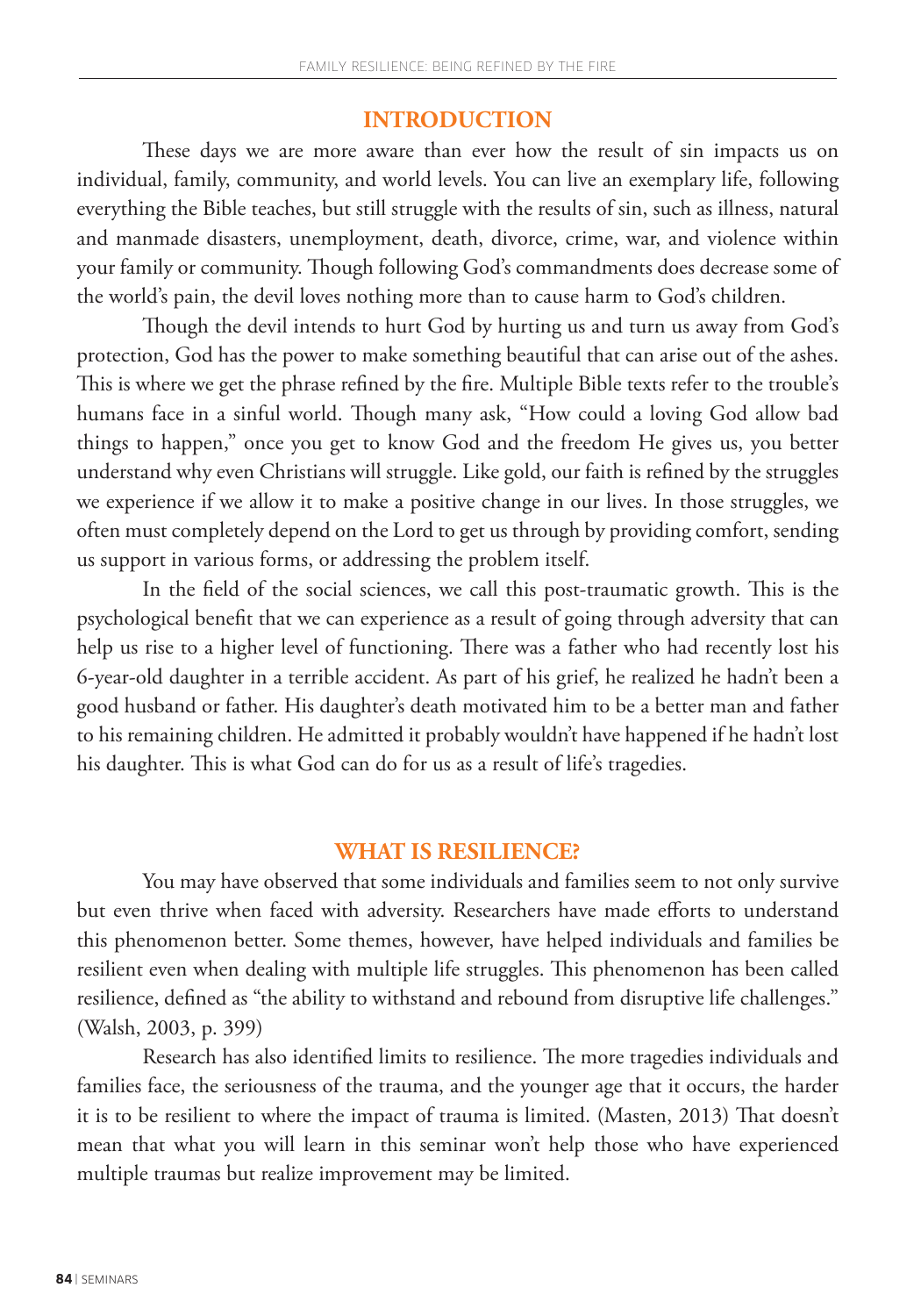## **RESILIENCE IN THE CONTEXT OF RELATIONSHIPS**

Those with good self-confidence are more likely to be resilient. Resilience begins in the context of relationships. It doesn't happen in a vacuum. Self-esteem isn't built on its own but within relationships with others. Though you may feel good about your performance, the only way you know it was done well is by feedback from others. You are more likely to care what others think when there is a connection with those individuals. After a traumatic experience, healing begins in the stability of a caring relationship. Our relationships with God, parents, siblings, friends, teachers, pastors, and mentors all contribute to who we become. Knowing there is someone in your life who is supportive and reliable is a big part of resilience.

Werner and colleagues' well-known study on resilience demonstrates the importance of relationships (1993). These researchers followed the lives of nearly 700 children of plantation workers on the Hawaiian island of Kauai. These children dealt with poverty and discrimination. One-third of this group had additional risk factors that included serious health problems, family alcoholism, violence, divorce, or mental illness. By the age of 18, 2/3 of those who were more at risk had not done well struggling with things such as early pregnancy, needing mental health services, or had gotten in trouble at school or with the law. This was expected.

The researchers wanted to better understand why 1/3 of these at-risk children had actually developed into being competent, caring, and confident young adults. When the researchers followed up with these individuals at the age of 40, all but two were still living successful lives. These individuals were even more successful than Kauai adults from less harsh backgrounds. This study found that some who had struggled as teens had actually turned their lives around. It was supportive relationships and religious involvement that was found to have the most significant impact on the resilience of these individuals. It is within the relationship where resilience begins.

## **DISCUSSION QUESTION**

How many of you know someone who despite the odds against him/her still lived a healthy and successful life like the kids in Kauai? Raise your hand. What do you think made him/her resilient?

# **FAMILY STRESS, ADAPTATION, AND RESILIENCE**

This seminar is building on what is known about individual resilience and extending it to family resilience. Stressful crises and chronic challenges do not just happen to an individual but also within the context of the family. What happens to one person impacts the whole family. By building on family strengths, families can emerge stronger and more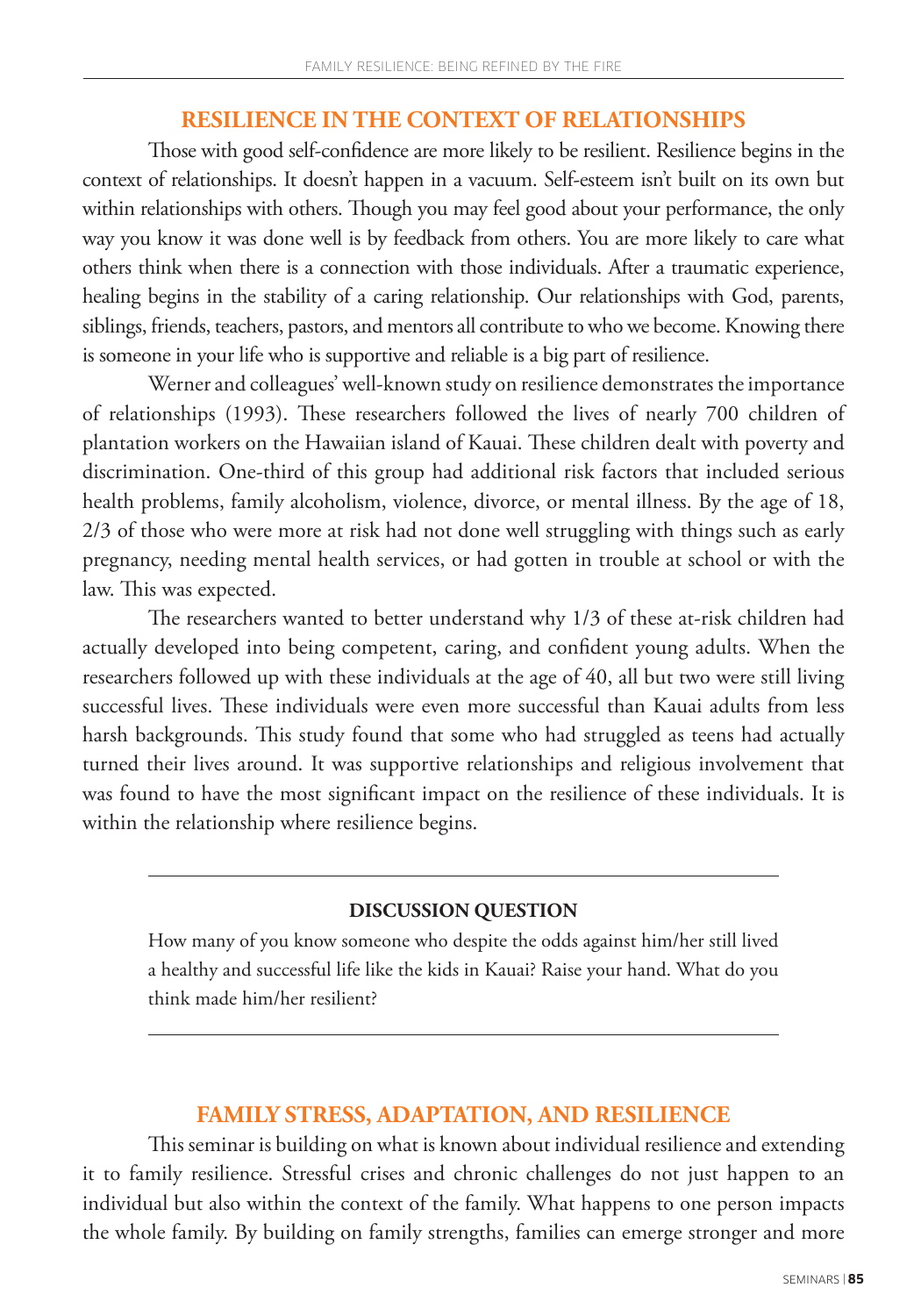resourceful in meeting future challenges (Walsh, 2003). As mentioned earlier, a crisis can be a wake-up call to remind us of what is really important and to be more aware of changes that need to take place.

## **DISCUSSION QUESTION**

Have you or someone you know ever experienced a crisis where family relationships were strengthened? What do you think helped them do this? Discuss in smaller groups or with the larger group.

Now we will examine key processes in family resilience that have been identified by research. This section is adapted from Froma Walsh's chapter on Family Resilience in the 3<sup>rd</sup> edition of Normal Family Processes (2003).

## **FAMILY BELIEF SYSTEMS**

Similar to the resilience that is connected to individual youth, religious involvement has many benefits to the family. A family's belief systems can have a powerful impact on how a family perceives a crisis. Adversity causes us to try and attach meaning to it. Shared beliefs can help family members make meaning of crisis situations, facilitate a more hopeful outlook, and offer spiritual connections throughout the process.

## **MAKING MEANING OF ADVERSITY**

Though American society has a cultural tendency towards "rugged individualism" due to our pioneering past, most cultures around the world have a more communal approach. There are many benefits to this. Research has found that high-functioning families have a strong affiliation towards each other. They approach adversity as a shared challenge that can be faced as a family. When we work together to face problems, we are more likely to overcome them. The early Christian church functioned as a family unit giving strong support for one another.

Resilient families are more likely to see adversity as a normal part of life. As Christians, we know there is sin in this world, which helps us to understand why strife will inevitably happen even when you live an exemplary life. We all have different responses to life's challenges. When we can understand sin's role in the problems we face and react differently to these problems, it can help decrease blame.

Grief reactions are common. It is important to acknowledge the loss that may have occurred. It is not unusual to ask questions like: How could this happen? What can be done? As part of the grieving process, we may want to know more details about the tragedy. It can help fill in gaps to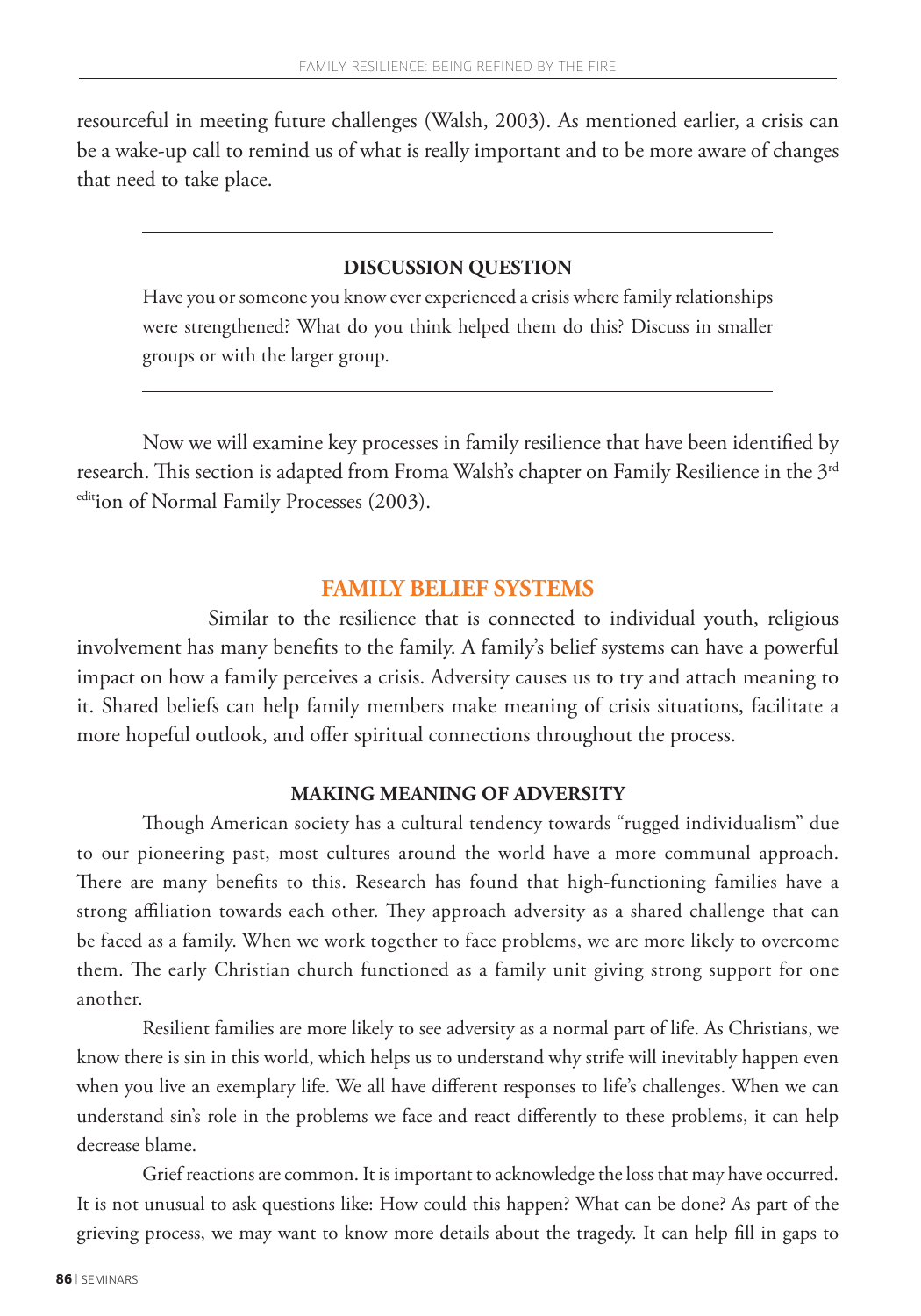allow for healing. Also, we want to know how to prevent something like that from happening again. Sometimes that is easier said than done. This is all part of the normal human response to adversity and can help us make sense of what happened.

## **POSITIVE OUTLOOK**

One can't underestimate the importance of hope. The Christian faith is filled with messages of hope. Hope is as essential to our spirit as oxygen is to our lungs. No matter how bleak our current situation, there is hope for a better future. It is the lack of hope that often leads to people committing suicide.

Optimism is a close cousin to hope. It can be learned by focusing on little successes that happen along the way. Optimism doesn't fix our problems, but it can help us fight the tendency to give up. This helps us have a can-do spirit and see the potential within each family member and the family as a whole. Though a positive attitude doesn't change reality, it can help you accept what can't be changed. Which then will help you focus on what is still possible even within the current limitations.

### **SPIRITUALITY**

Having transcendent beliefs helps us to see beyond ourselves and our current struggles. Most families find strength, comfort, and guidance in the midst of adversity through connections with religious traditions. Prayer is a way for us to connect immediately with our loving Father. Spending time in nature is another powerful way to commune with our creator God. Reading the Bible can help us develop understanding. Our communities of faith can also be an excellent resource for comfort and practical assistance.

A word of caution, adversity can cause a crisis of faith. It is important to keep in mind that failure to overcome adversity is not a sign of a lack of faith. We don't want to be like the people in Jesus' time who thought the blind man's parents must have committed some great sin that caused the blindness (see John 9:1-2) or like Job's friends who pushed him to repent when he knew he didn't do anything wrong to deserve his losses.

Many individuals wonder, "How could a loving God allow this terrible thing to happen. Why isn't he answering my prayers!" God is often silent in times of distress, choosing instead to answer our prayers differently than we desire. This can be difficult to accept. When we are depressed, we often feel disconnected from God, right when we need him the most. This is when Godly friends and family are so important. They can offer support and encouragement to represent God's loving care in ways we can't feel in our distressed state.

## **FAMILY ORGANIZATIONAL PATTERNS**

Families come in all shapes and sizes, especially these days. One out of four children in the U.S. are growing up without a father (U.S. Census Bureau, 2020). This isn't just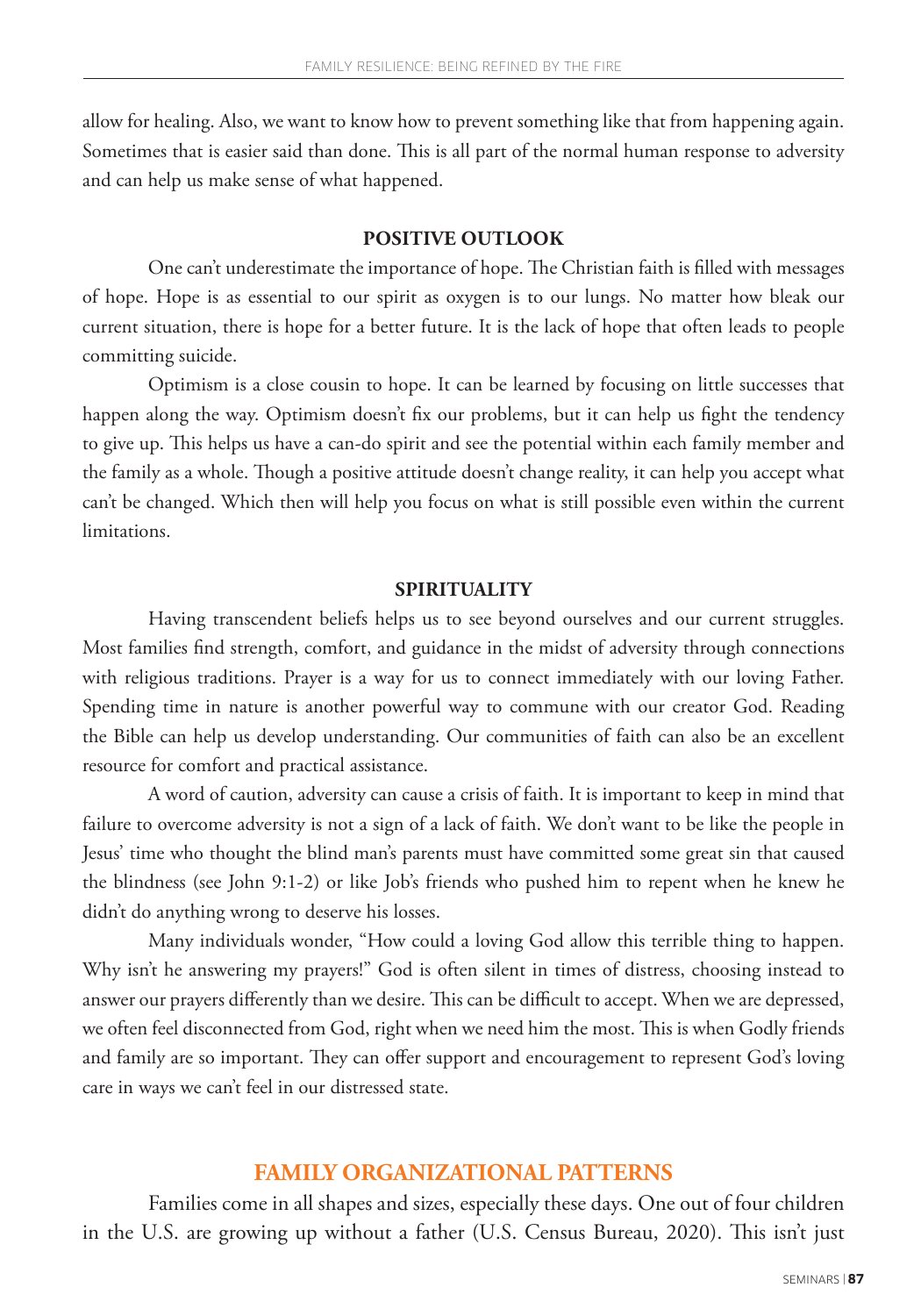happening in the U.S. but around the world. Research has found that family flexibility and stability, connectedness, and various resources are beneficial to resiliency, improving outcomes for all family forms.

#### **FLEXIBILITY AND STABILITY**

Some families are naturally more flexible than others. There are benefits to clear roles and boundaries, but families often can't return to the normal life they knew in the aftermath of a major change. They will need to adapt. When there is parental disability or divorce, families must construct a new normal. At the same time, families still need to maintain or restore a sense of stability as soon as possible.

Firm yet flexible is the way to go in parenting children during these life transitions. During stressful times, children need to know that their parents and other caregivers will be able to provide nurturance, protection, and guidance. It is during periods of struggle that children most need security and predictability.

#### **CONNECTEDNESS**

A crisis has the potential to shatter family cohesion, but this is the time when families need to turn to one another for mutual support. One way to do this is to respect the different ways each will respond to the struggle. Some may need to be alone, spend time with friends outside of the family, and/or take a longer or shorter time to heal than others would expect. We all grieve differently.

Complete family cohesion may not always be possible. It helps to have workable coalitions – especially among the parents. These connections can then bring about more family connectedness. With the loss of a parent through divorce, abandonment, or death, the child needs to find a way to connect through pictures and stories. In addition, children need reassurance that he/she will not lose other family members.

## **SOCIAL AND ECONOMIC RESOURCES**

Though we have spent a lot of time focusing on the resiliency of immediate families, they should not expect to do it all on their own. Extended family and other social networks can be an invaluable resource during a crisis. Blood is thicker than water is where we get the phrase that explains the close bonds families can have with each other through thick and thin.

Unfortunately, extended family isn't always available. Thus, social networks of churches and community organizations can help to fill the gap. Financial resources can be difficult to come by and a challenge to access. Support systems can help families access these resources. All these resources provide practical assistance, but also be a source of emotional support and role models for children whose parents are more preoccupied.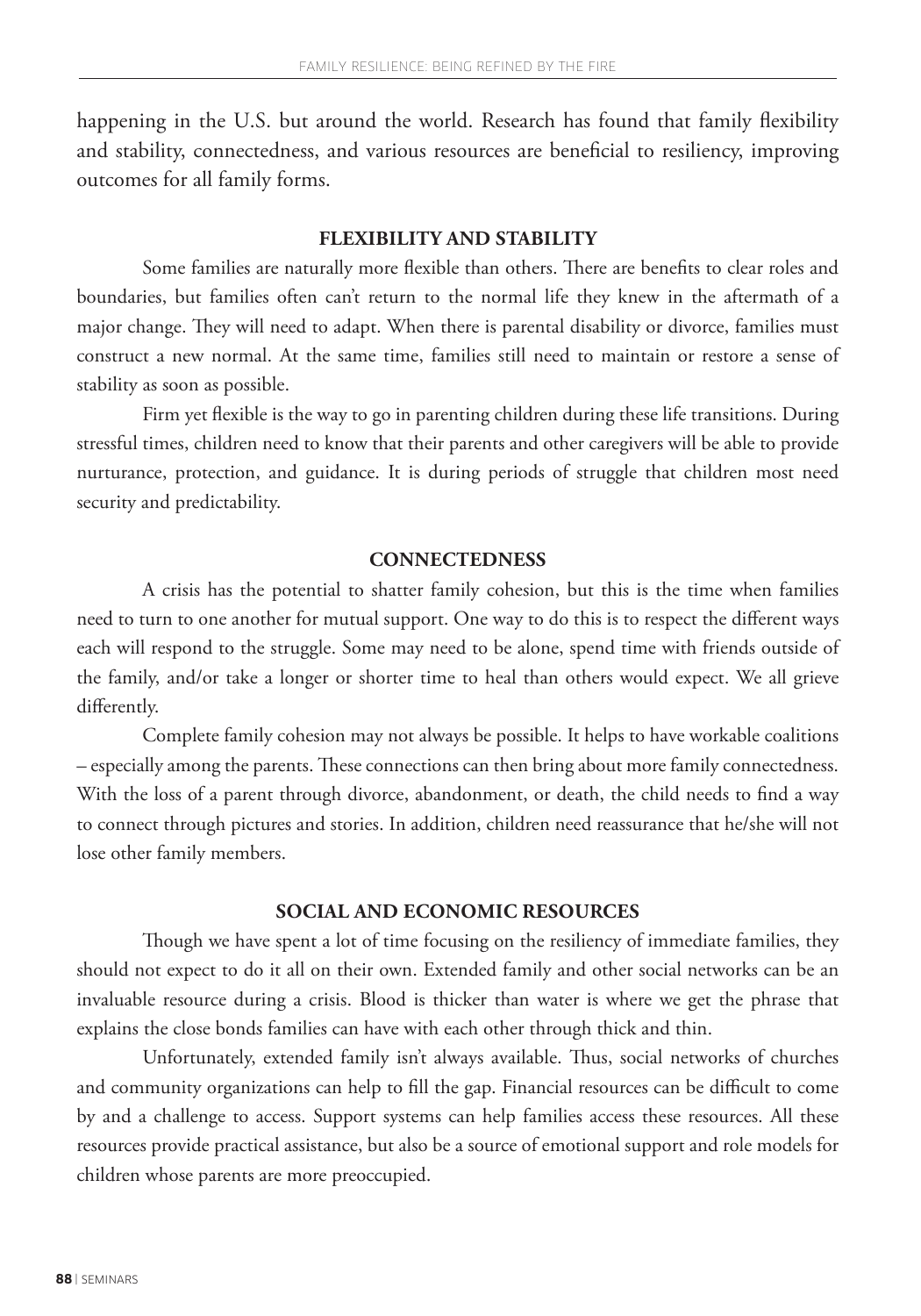# **COMMUNICATION**

Think about a time you were in a crisis and how important communication was. In some situations, what we say can make a difference between life and death. This is when clear communication is absolutely essential not only to share vital information that is necessary to survive, and problem solve but also to maintain relationships.

## **CLARITY**

When under stress, it can become more challenging to communicate clearly. We can misunderstand and make assumptions since there is often less time for clarification. Sometimes communication is intentionally limited due to concerns of how it may harm children or frail older relatives. This can lead loved ones to fill in the blank with incorrect information that can cause more distress or conflict. If you struggle with communicating on certain difficult topics, there are age-appropriate books available to rent or purchase. Doctors and counselors are also a good resource for suggestions.

## **COLLABORATIVE PROBLEM SOLVING**

Instead of attacking one another, resilient families work together to resolve problems. The more people involved in brainstorming solutions, the better, but it isn't easy finding a solution everyone will agree upon. You may have to compromise, but you should also know what you aren't willing to compromise. Problem-solving is a learning process. Once a solution doesn't seem to work, try to see it as a chance to learn so you can come up with an even better solution.

Focus on what matters for your family. Decide on clear goals, take concrete steps, and build on your successes. Ideally, your family will take a more proactive stance and figure out ways to prevent problems, thus preparing for the future.

## **OPEN EMOTIONAL EXPRESSION**

Open communication supported by a climate of mutual trust, empathy, and tolerance for differences, enables family members to share the range of feelings that may come as a response to a crisis or chronic stress. When a family feels comfortable sharing, they can avoid the repression of emotion, controlling behaviors, and behavioral issues in children.

There can be gender differences in how men and women communicate. Men are more likely to withdraw or get angry. Women are more likely to reach out to others for support and become more emotional or sad. Men may feel they have to stay strong and can't show emotion. This can lead to health problems or turning to unhealthy ways of coping. Women may resent a husband's withdrawal then pursue him even harder, leading to an angry response. When emotions can't be shared between couples, it can lead to divorce. It is important to share emotions and find comfort in one another.

The best way to express your concerns or desires is through assertive communication. It is a way to state your need and also decreases the possibility of a defensive response by the other party. A great way to do this is by following this script: "I feel \_\_\_\_\_\_\_ (state an actual emotion, not an opinion) when/about\_\_\_\_\_\_\_ (describe the situation in an external way, avoid using the word 'you'). The reason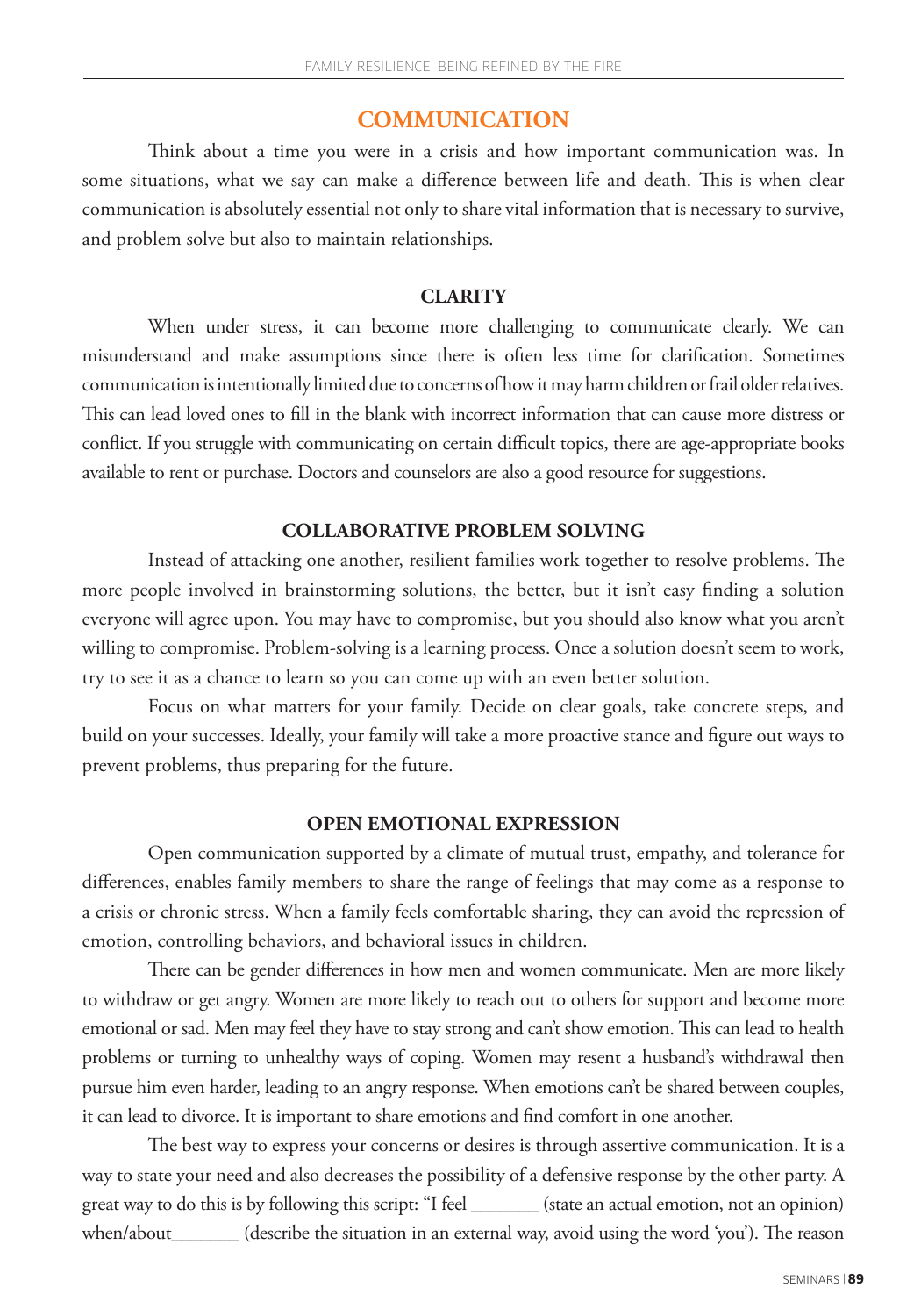this upsets me is \_\_\_\_\_\_\_\_. What I need from you is \_\_\_\_\_\_\_\_\_." Here is an example, "I feel unloved when I share my concerns about my job and am told I have to keep working. This upsets me because I believe my job is possibly harming my health. I worried I won't be able to continue to provide and care for my family if my health is compromised. What I need from you is to support my search for another job and be willing to make some sacrifices if the new job pays less."

There are a few reasons why this communication approach works so well. When we use "I messages" we are making the issue about us, not the other person. Sharing our emotions can help draw out empathy from the other person. Explaining why the situation is upsetting can increase understanding. Then the conversation moves to problem-solving. Ideally, the listener will ask clarification questions in a non-defensive manner then summarize what has been heard. The original speaker needs to be willing to compromise with the other person in order to fill the perceived need. At first, this type of communication may not feel natural, but you will find a style that will work best for you with practice. For more communication tips between couples, see The Gottman Institute website, www.gottman.com

#### **APPLICATION QUESTION**

Now it is time to practice assertive communication. Find a partner you know well, if possible. Think of something you would like to say in an assertive way. It could be a real or a made-up scenario. Follow the script in this seminar. If there isn't anyone you would feel comfortable partnering with, write down what you could say following the same script. Remember to avoid saying, "I feel that…." It can lead to the other person feeling attacked, and you may get a defensive response. Name an actual emotion. See the Emotions Wheel to help you out. When done, discuss if you thought this style of communication was helpful.

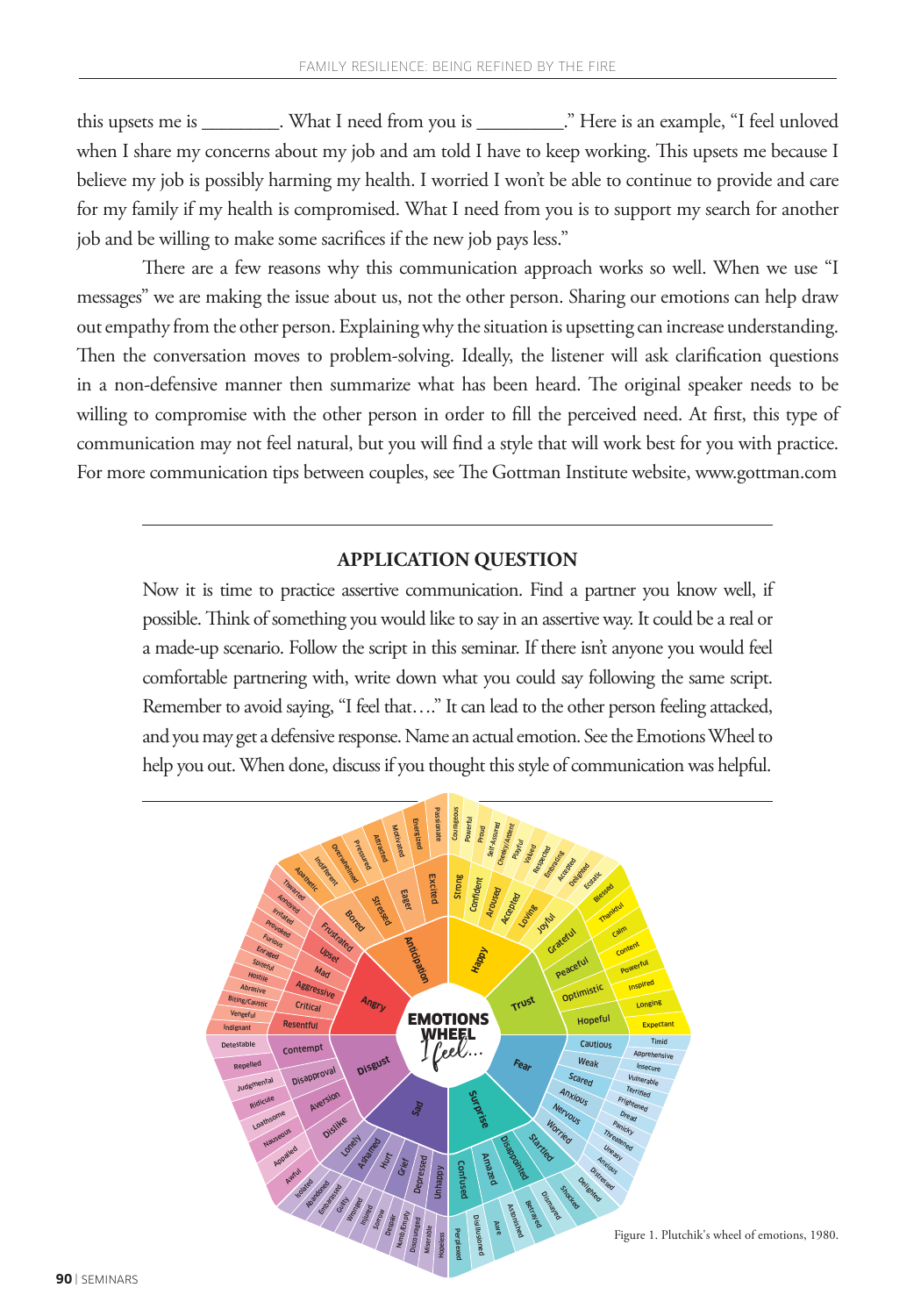# **IS YOUR FAMILY RESILIENT?**

Take the Walsh Family Resilience Questionnaire to see where your family is at being resilient. Ask yourself, how does my family deal with crises and ongoing challenges.

| <b>I. Belief Systems</b>                      | Rarely/never |                |                      |                      | <b>Almost Always</b> |  |
|-----------------------------------------------|--------------|----------------|----------------------|----------------------|----------------------|--|
| 1. Family faces distress as a team            |              | $\mathfrak{2}$ | 3                    | 4                    | 5                    |  |
| 2. Distress is common and understandable      | 1            | $\mathfrak{2}$ | $\mathfrak{Z}$       | 4                    | 5                    |  |
| 3. Shared effort in managing challenge        | 1            | $\overline{2}$ | $\mathfrak{Z}$       | 4                    | 5                    |  |
| 4. Try and make sense of stress               | 1            | $\overline{2}$ | $\mathfrak{Z}$       | 4                    | 5                    |  |
| 5. Maintain hopefulness                       | 1            | $\overline{2}$ | $\mathfrak{Z}$       | $\overline{4}$       | 5                    |  |
| 6. Encouraging toward each other              | 1            | $\overline{2}$ | $\mathfrak{Z}$       | 4                    | 5                    |  |
| 7. Maintain persistence                       | 1            | $\overline{2}$ | $\mathfrak{Z}$       | 4                    | 5                    |  |
| 8. Have an accepting attitude                 | 1            | $\overline{2}$ | $\mathfrak{Z}$       | 4                    | 5                    |  |
| 9. Share important values                     | 1            | $\mathfrak 2$  | $\mathfrak{Z}$       | $\overline{4}$       | 5                    |  |
| 10. Use spirituality                          | 1            | $\sqrt{2}$     | $\mathfrak{Z}$       | 4                    | 5                    |  |
| 11. Challenge inspires creativity             | 1            | $\sqrt{2}$     | $\mathfrak{Z}$       | 4                    | 5                    |  |
| 12. Display compassion                        | 1            | $\mathfrak{2}$ | $\mathfrak{Z}$       | 4                    | 5                    |  |
| 13. Learn from challenges                     | 1            | $\overline{2}$ | 3                    | $\overline{4}$       | 5                    |  |
| Section Total: /65                            |              |                |                      |                      |                      |  |
| <b>II. Organization Patterns</b>              | Rarely/never |                |                      | <b>Almost Always</b> |                      |  |
| 14. Flexible when adapting to stress          | 1            | $\mathfrak{2}$ | 3                    | 4                    | 5                    |  |
| 15. Stable and reliable home environment      | 1            | $\mathfrak{2}$ | $\mathfrak{Z}$       | 4                    | 5                    |  |
| 16. Parental leadership present               | 1            | $\mathfrak{2}$ | $\mathfrak{Z}$       | 4                    | 5                    |  |
| 17. Reliance on family members                | 1            | $\overline{2}$ | $\mathfrak{Z}$       | 4                    | 5                    |  |
| 18. Respect for individual needs              | 1            | $\mathfrak{2}$ | $\mathfrak{Z}$       | 4                    | 5                    |  |
| 19. Role models are present                   | 1            | $\overline{2}$ | $\mathfrak{Z}$       | 4                    | 5                    |  |
| 20. Reliance on peers and the community       | 1            | $\mathfrak 2$  | $\mathfrak{Z}$       | 4                    | 5                    |  |
| 21. Financial stability is present            | 1            | $\sqrt{2}$     | $\mathfrak{Z}$       | 4                    | 5                    |  |
| 22. Community resources are present           | 1            | $\overline{2}$ | 3                    | 4                    | 5                    |  |
| Section Total: /45                            |              |                |                      |                      |                      |  |
| <b>III: Communication/Problem-solving</b>     | Rarely/never |                | <b>Almost Always</b> |                      |                      |  |
| 23. Family members clarify information        | 1            | 2              | 3                    | 4                    | 5                    |  |
| 24. Family is clear and consistent in actions | 1            | $\mathfrak{2}$ | $\mathfrak{Z}$       | 4                    | 5                    |  |
| 25. Family members can express opinions       | 1            | $\mathfrak 2$  | $\mathfrak{Z}$       | 4                    | 5                    |  |
| 26. Family can share difficult feelings       | 1            | $\overline{2}$ | 3                    | 4                    | 5                    |  |
| 27. Share positive feelings                   | 1            | $\overline{c}$ | $\mathfrak{Z}$       | $\overline{4}$       | 5                    |  |
| 28. Family members display understanding      | 1            | $\mathfrak{2}$ | $\mathfrak{Z}$       | 4                    | 5                    |  |
| 29. Family collaborates in decision making    | 1            | $\mathfrak{2}$ | 3                    | $\overline{4}$       | 5                    |  |
| 30. Goal setting is used                      | 1            | $\mathfrak{2}$ | 3                    | $\overline{4}$       | 5                    |  |
| 31. Family learns from mistakes               | 1            | $\sqrt{2}$     | $\mathfrak{Z}$       | $\overline{4}$       | 5                    |  |
| 32. Family plans for the future               | 1            | $\mathfrak{2}$ | 3                    | 4                    | 5                    |  |
| <b>Section Total: /50</b>                     |              |                |                      |                      |                      |  |

 **Total: /160**